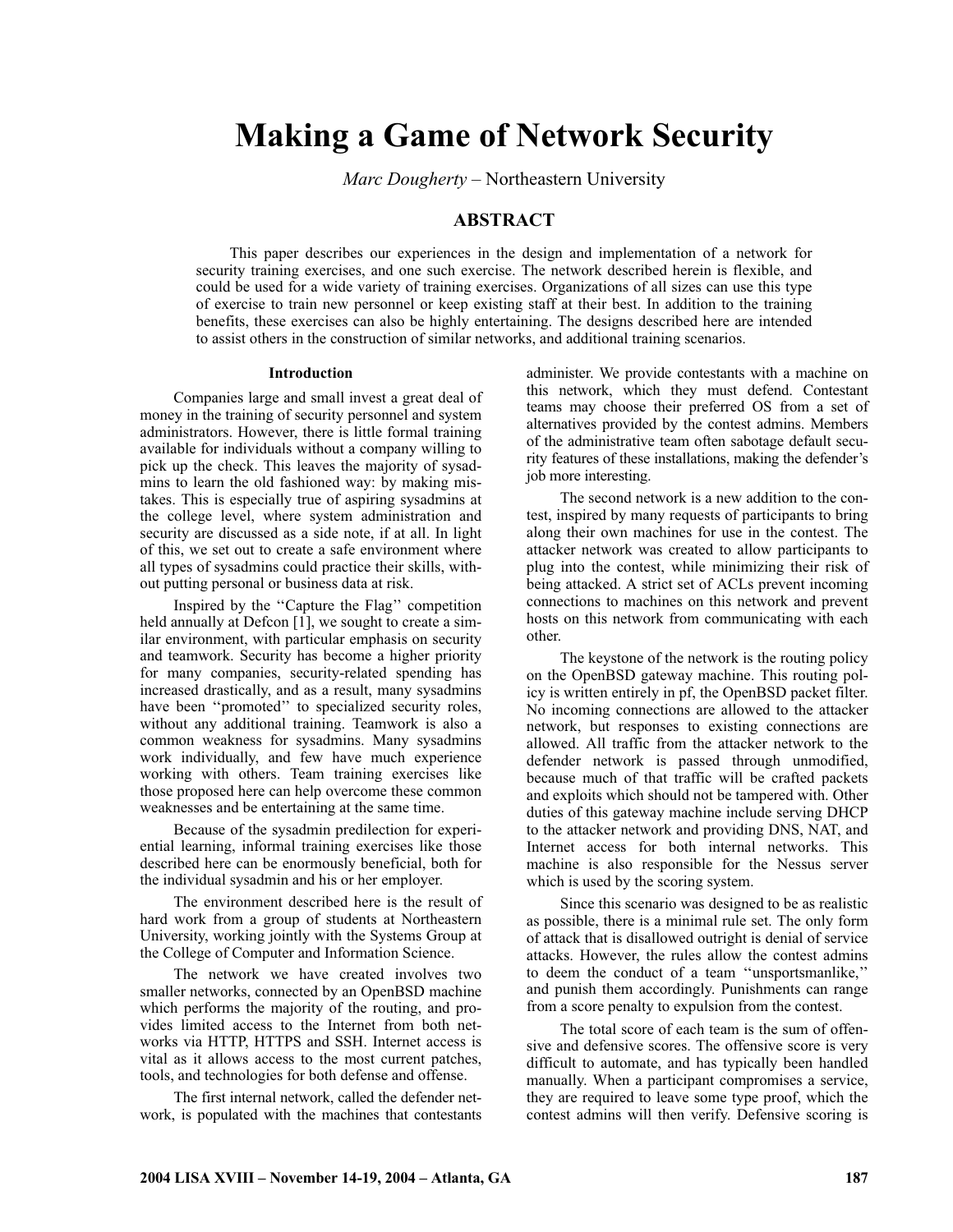based on the availability of the team's services. Periodically, the scoring system tests the functionality of each service on the contestant's host using several custom Nessus plugins written for this purpose. The state of these services is then recorded in a database. From the database, the information can take on any number of forms for presentation. Previous methods have included a text file, a web page, and an XML document processed by a Macromedia Flash application which displays the information in a more exciting way.

This contest has evolved to its current condition over the last several years, and continues to do so. Work is being done to move all routing policy into a Cisco Catalyst switch, which frees up the OpenBSD gateway machine to act as a web and ftp proxy for outbound connections. Also under development is a fully automated scoring system which merges the offensive and defensive aspects of scoring. The new system uses flag files to indicate when a service has been compromised. This scoring system requires significantly less manual intervention, and simplifies the lives of the contest administrators.

Because we have been unable to find a suitable metric by which to measure system administration skill, we cannot prove that the participants in our contest have become better admins. However, many participants have reported learning a great deal from the contest. In addition, many former participants have become members of the contest's administrative team, which indicates that the contest inspires participants to strengthen their teamwork and security skills.

#### **Network Layout**

Designing a network for use in security training involves finding a delicate balance in communication policy, to assure that participants are given enough freedom to use various attack techniques, without granting them the ability to attack machines outside of the scope of the training environment. The environment we have created consists of a defender network segment, and an attacker network segment. These networks are connected to each other, and to the Internet, by a gateway machine that performs routing and packet filtering.

Access to the Internet is provided to allow participants to research protocols and programs with which they are not familiar. The defender network is populated with machines created by the contest administrators. The attacker network must be able to attack the machines on the defender network, while remaining protected from the attacks of others. Both networks must be prevented from launching attacks on other machines outside of the training environment. The establishment of proper routing policies is critical to the success of this network. If the routing policies are not restrictive enough, this network could be used to launch attacks to the outside. On the other hand, if the policies are too restrictive, they may interfere with the intended use of the network by blocking some types of anomalous traffic.

# **Internet Access**

The simplest of the network policies involved is the routing for the Internet connection. Both the attacker and defender networks are permitted access to the Internet via HTTP(S) and SSH. All other traffic bound for the Internet is dropped. In the past, we have allowed teams to participate remotely by forwarding external ports on the gateway to hosts on the defender network. Each machine on the defender network is accessible by Remote Desktop and Secure Shell. In the most recent incarnation of the contest, we encouraged participants to physically attend, eliminating the need to provide remote access.

# **Defender Network**

The defender network is home to the machines that the contestants must defend. In order to give participants the opportunity to experiment with sniffing tools, the defender network has typically been hubbed rather than switched. This network uses private, non-routable IP addresses in the 10.10.0.0/24 range [2], which are provided by the gateway. To decrease the potential for abuse of this network, Internet access is limited to HTTP(S) and SSH. To minimize the vulnerability of machines on the attacker networks, defender machines may not initiate connections to the attacker network.

# **Attacker Network**

The attacker network was a new addition in the most recent incarnation of the network and its design posed an interesting challenge. The goal of this network was to allow participants to bring along their own machines for use the attacking portion of the exercise, while minimizing the risk associated with plugging into such a hostile network.

The attacker network uses private non-routable IP addresses in the 10.20.0.0/24 range, which are provided by the DHCP server on the gateway. Packets from this network destined for machines on the defender network are passed through with no modification since many of these packets are likely to be exploits or other types of malicious traffic. The attacker network is shielded from incoming connections from the defender network by the defender network's filtering, but attackers are still susceptible to attacks from fellow attackers. The ideal way to isolate attackers from each other is to create a separate network for each attacker. Since we lacked the hardware resources to do so, the solution we have implemented relies on ACLs to control the network traffic of attackers.

Using a Cisco Catalyst 3550, attacker communications can be limited with VLAN-layer ACLs. The attacker network ACLs prohibit machines on the attacker network from communicating with any other host on the attacker network, except for the gateway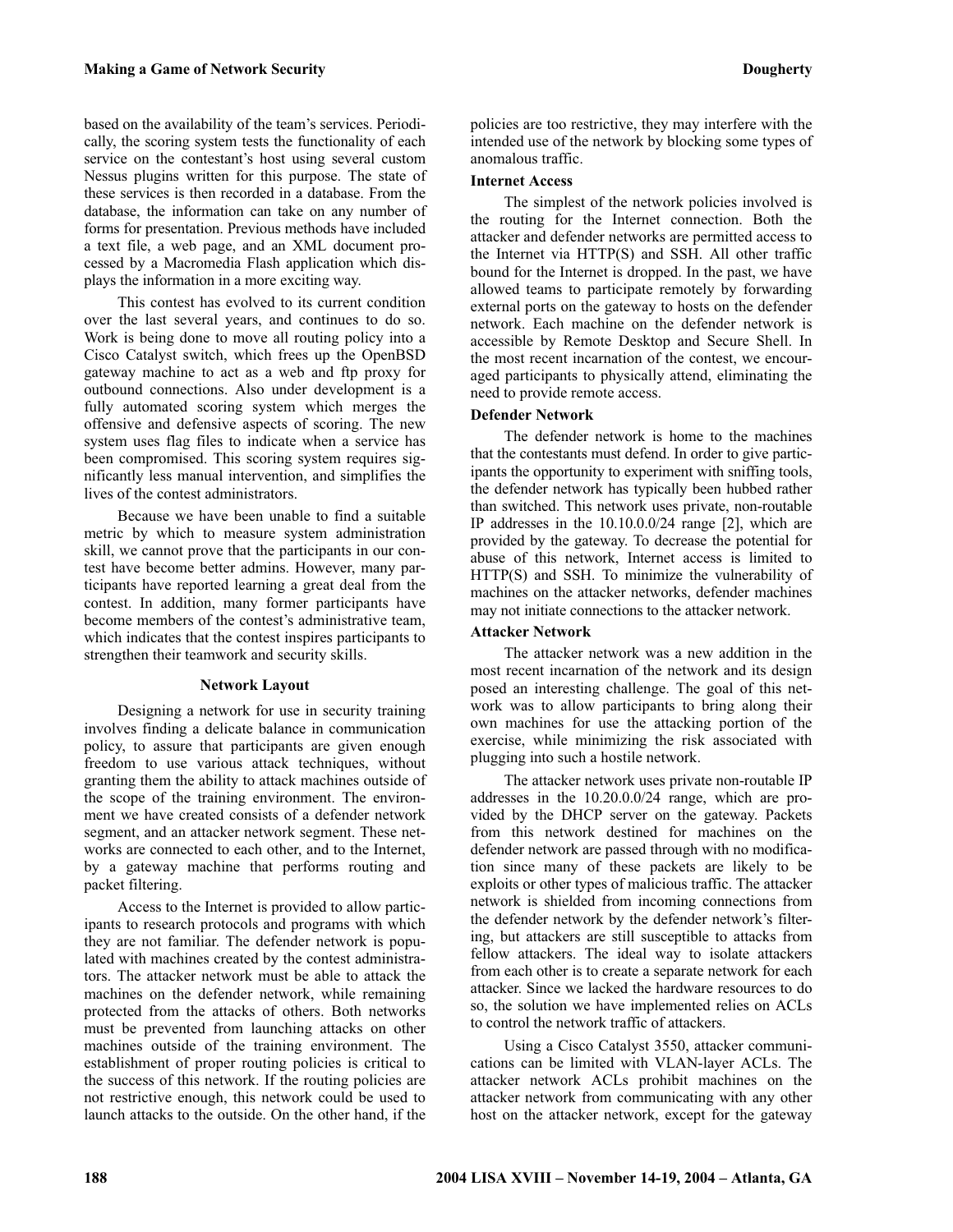machine's attacker network interface. This approach is significantly simpler than segregating each attacker on their own VLAN, and is more scalable. Even with these countermeasures in place, all participants are forewarned that they are plugging into a hostile network at their own risk.



#### **Gateway and Routing**

Because the routing and communication policy between networks is so important to the success of the network, the policy was implemented using the method with which the administrators of the network were most familiar. Currently, the routing policy is written using OpenBSD's packet filter, pf [3], but there is work in progress to port this configuration to Cisco IOS.

The packet filtering rules were created using a set of class-based queues designed such that administrative tools like Secure Shell and Remote Desktop are allotted 20% of the available bandwidth, and given a higher priority than other traffic on the network. This was done to minimize the negative effects of network saturation on any segment of the network.

We also learned – the hard way – that the default size of the OpenBSD state table is far too small to run a contest like this. Shortly after the contest began, the state table was filled to capacity and stalled network communications. We have since increased the state table to store 20,000 states, and optimized the state timeouts to be more aggressive.

The hardware used for the gateway was a 500 MHz Pentium II with 256 MB of RAM and three network cards. Although this may not seem like a lot of computing power, the machine performed well under the strain of the contest. The primary duty of this machine is the routing between networks and performing NAT for both the attacker and defender networks. In addition, this machine also provides DNS resolution

for the attacker and defender networks using DNSMasq [4] and provides DHCP leases to machines on the attacker network. In the future, this machine may also serve as a web and ftp proxy for the attacker and defender network.

This network began as a simple test network and has evolved into a secure environment for network security testing. The potentially harmful traffic is isolated to this network, while still allowing participants access to the Internet. This network provides a safe environment in which sysadmins of all skill levels may experiment without endangering any important data. This environment can be used to stage a wide variety of testing scenarios, training sessions, and security challenges.

### **The Game**

One possible use for the above network is a game that we have created, based primarily on an annual Defcon tradition now known as Root-Fu [5, 6], formerly known as Capture the Flag. Each team of participants is assigned a host on the defender network, which they must secure against the attacks of the other teams. Teams are awarded points for each successful test of their services, and each successful compromise of an opponent's service. Teams must balance offensive and defensive tactics to gain as many points as they can over the duration of the contest. However, there are some restrictions on the tactics that may be used in this contest.

#### **Rule Guidelines**

Laying down rules for a security challenge is more difficult than it seems, and enforcing rules is even more difficult. Strict rules may prevent participants from making use of some useful attack strategies. Rules that are too lenient could result in teams using unfair methods to give themselves an advantage. The current rules do not allow for ARP spoofing or Denial of Service attacks, because these techniques have been used to disrupt the contest in previous years. The rules allow the contest administrators the ultimate authority in determining if a team's behavior constitutes ''unsportsmanlike conduct,'' and penalizing them accordingly, either with scoring penalties or expulsion from the contest. To spot potential violations, contest administrators keep a close eye on traffic in the defender network. Contestants are also provided with a private, direct means of communication with the contest admins, in the event that they suspect their opponents of violating the rules. Fortunately, rule violations have been rare since most contestants understand the spirit in which the game is run.

The newest addition to the contest rules is the concept of machine ownership. If a team has gained administrative access on another machine on the defender network, the team may request ownership of the machine. This is done by filling out a ''Change of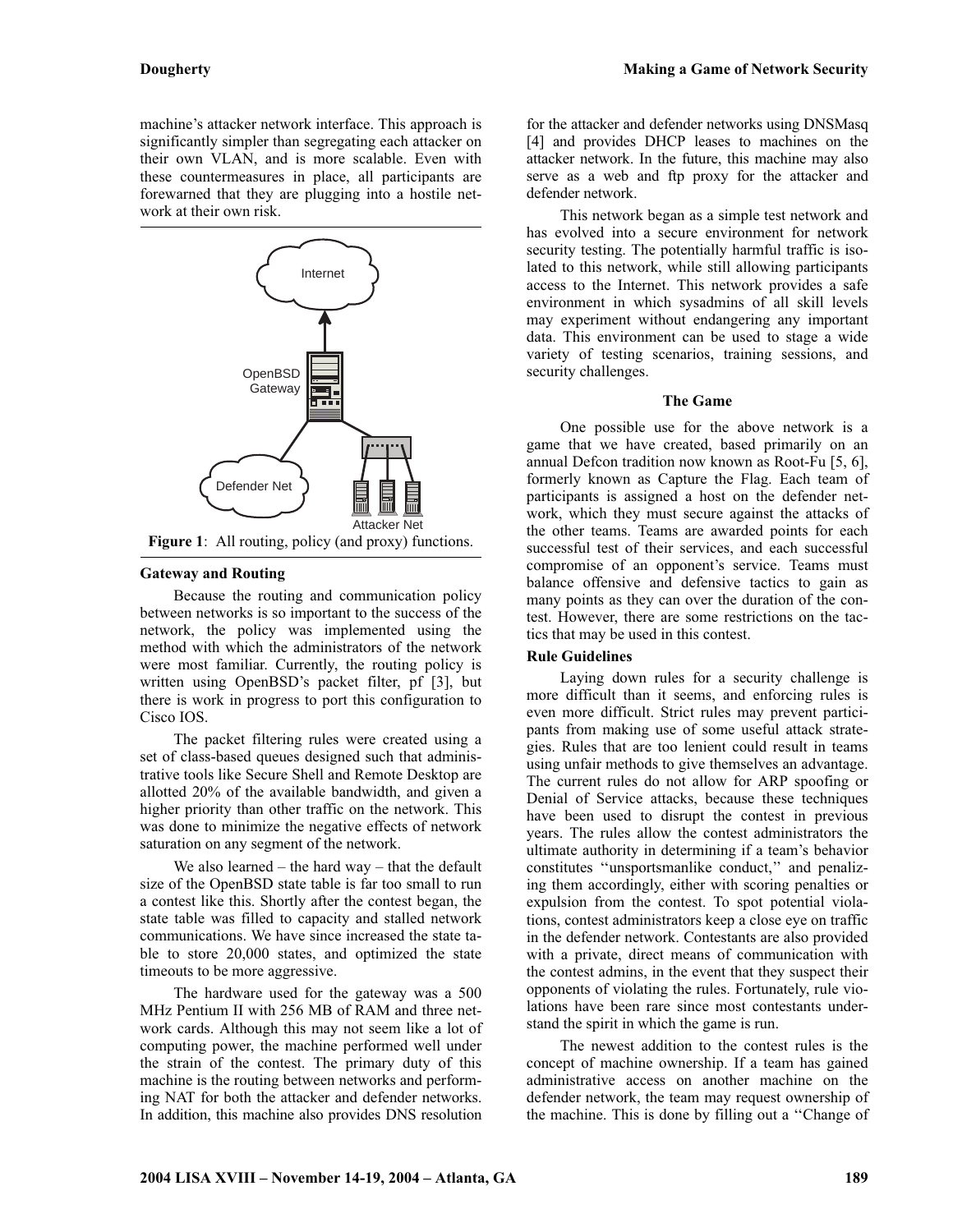Ownership'' report in the contest web tools, discussed later. The contest administrators then update the ownership of that machine in the database, and the team begins to earn defensive points for any services offered by that machine.

# **Getting Started**

The first step in getting a competition like this running is recruiting participants. Each year, several members of the administrative team are tasked with creating advertising for the contest. Past advertising campaigns have consisted of posters and word of mouth, but more recently we have invested in a freestanding sawhorse sign featuring a skull and crossbones. Once participants are interested, they will need to register.

Team registration is done using a web-based tool that stores registration information in a database, which is used later for scoring. The registration form includes all the basics like name and contact information, in addition to an Operating System preference, which allows teams to choose a preference from a list of available OS choices. This list includes at least one Unix variant, and one Windows variant. The registration system should be made available no less than one month before the scheduled beginning of the contest. This insures that interested individuals have enough time to find other interested parties to join with in the creation of a team. In order to give the administrators enough time to complete the initial setup, registration should close approximately one week before the contest begins. Once the number of registered teams is known, the real work can begin.

# **Initial Contest Setup**

The most time-consuming portion of running this contest is the building of machines destined for the defender network. In addition to the drudgery of OS installation, members of the administrative team often sabotage the default security of the OS by adding administrative users with easily guessed passwords, or disabling common security features. In order to grant the teams access to their machines, the administrators of the contest must maintain a list of the passwords set for the Administrator/root account, so that the passwords can be distributed to the contestant team. Since this is the least interesting part of running the contest, there are efforts under way to automate this part of the procedure.

In early contests, the participants focused primarily on defense, which made for a relatively unexciting contest. In order to avoid this, a new class of machines also inhabits the Defender network for this competition. A variety of Non-Player Computers, or *NPC*s, were set up, and deliberately left vulnerable, to give participants something at which to point their attacking skills. These NPCs are built from spare hardware found in storage rooms, and frequently include devices like printers, or similar networked devices, just to keep the competition interesting. Often, the task of setting up NPCs is delegated to a newer student, without much experience in system administration. The student can then observe his NPC to see how well the configuration fares against the attacking skills of the contestants and learn from any mistakes. In this way, even students involved in the administration of the contest can gain experience.

Since the use of an Attacker network requires that the contestants be in physical proximity to the rest of the contest network, the contest now needs some physical space in which it can be held. This also requires that the contest be mobile enough to relocate for the duration of the contest. Fortunately, the CtF administrative team was able to obtain a spare 19'' rack, in which they mounted a keyboard, mouse, monitor, and 16-port KVM switch. The bottom half of the rack was used to house the contestant machines, and the OpenBSD gateway machine described earlier, which also handles some of the duties of scoring.

# **Contest Timetable**

On the first day of the competition, a fair amount of time must be devoted to administrative details and the rest is reserved for teams to work on securing the machine they have been assigned. The first administrative task is distribute information packets to each team. The administrators must verify the identity of the team leaders and the team leaders are then entrusted with the information packet. This information packet contains an official copy of the contest rules and the password for the administrative account on their assigned machine on the defender network. Also in the packet of information are instructions for connecting to the contest network from elsewhere on the Internet. With the creation of an attacker network, the remaining members of the administrative team are making sure that the machines contestants have brought with them are properly connected to the attacker network.

For the first day, participants are not allowed to attack their opponents. A member of the administrative team watches the network carefully, using Snort [7] as an Intrusion Detection System to catch any teams who violate this policy.

On the second day of the contest, the gloves come off, and the participants may begin to attack each other. For the remainder of the contest, the machines on the defender network will be the target of countless port scans and exploits. The second day of the contest also marks the beginning of the scoring period, which continues until the end of the contest.

#### **Scoring Mechanisms**

The scoring mechanism used in this contest is divided into two types: defensive and offensive. The defensive portion of the score is derived from the availability of the services offered by the team's assigned machine, as tested by an automated system. Offensive scoring has proven very difficult to automate,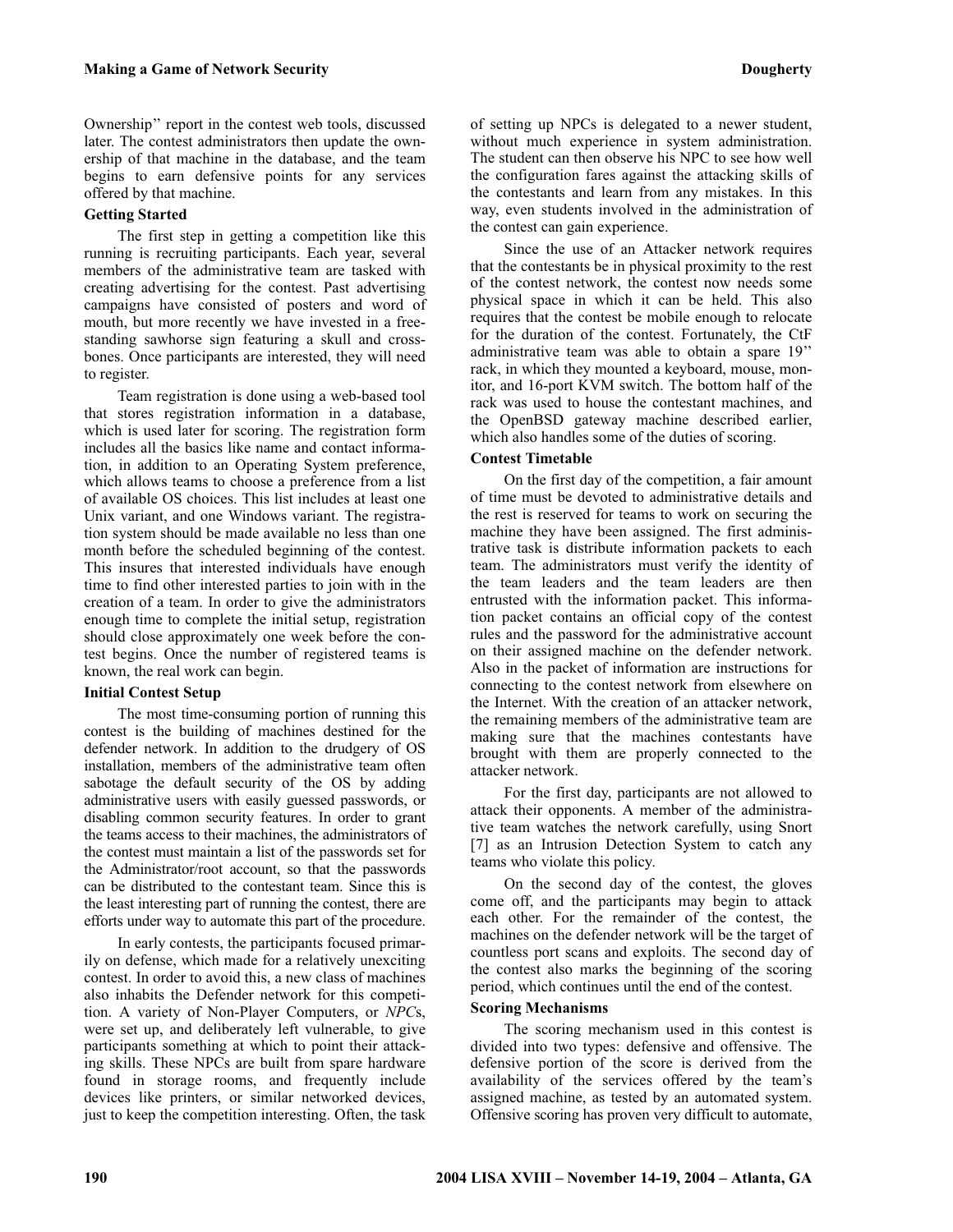and is currently handled through a web-based reporting system discussed below.

In order for an automated service checking system to be effective, it must accurately simulate user interactions with the service. If the service verification is not thorough enough, a team could replace a complex service with a simplified ''stub'' service. Fortunately, the Nessus remote security scanner [8] provides a flexible plugin architecture suitable for the needs of this contest. Nessus plugins can be written in either C, or the Nessus Attack Scripting Language (NASL) [9]. All contest-related service tests are written in NASL, and report success or failure using two of the built in Nessus plugin return states. The assignment of status is arbitrary, but must be consistent with the Nessus output parser.

Defensive scoring is divided into ''rounds'' that last ten minutes. During each round, a Nessus client connects to the Nessus daemon running on the gateway and requests a test of the defender network using only the contest-specific tests. After the server performs the checks, the data is fed back to the client as XML. The Nessus output is then parsed using XPath expressions and the result of each test is recorded in the scoring database. Storing the test results in this manner not only allows multiple tests for a single service, but if a test proves to be unreliable on the contest network, it can be disqualified without losing any additional scoring data. SQL queries can then be used to determine which services on each machine passed all tests, and should be awarded points. Point values for each service are also stored in the database, so that a team's points could be calculated using a single SQL query.

Of course, the score of the game is not nearly as exciting unless it is displayed for all to see, so some of the more graphically gifted members of the administrative team put together a scoreboard using Macromedia's Flash [10]. The scoreboard retrieves a simple XML file containing various scoring-related quantities, and displays them in interesting ways. For example, the percentage of running services is represented as a gauge, and the overall team score is displayed simply as a number. There are many other quantities that can be measured in this setting and these quantities are presented only as examples. The scoreboard is a valuable addition to the contest, as it allows contestants and spectators alike to get a clear picture of the contest standings.

For the remainder of the contest, the only task for the administrative team is to respond to feedback from participants. Teams may provide this feedback to the administrative team using a set of web tools that were created to help the contest run more smoothly.

#### **Web-Based Administrative Tools**

The CtF web tools were created to facilitate communication between the contest admins, and the contestants. As the contest became more complex, so have the tools. The tools were originally written using AxKit [11], but work is underway to remove that dependency. The registration tool is not protected by authentication, but all the remaining tools require a team username and password unless otherwise noted.

The most fundamental of the web tools used in the administration of the contest is the registration form. The registration form is filled out by the teams before the contest, and includes information such as team name, OS of choice, and the name and contact information for each member of the team. This information is recorded in the scoring database for later use by scoring software and web tools.

When a team compromises another machine on the defender network, they must fill out an offensive report. The offensive report requires that a team specify the IP address of the machine they have compromised, and provide the administrators some measure of proof that they have gained elevated access on the machine. This can be done in a number of ways, including modifying web content or binding a shell to a specific port. Any proof of compromise must be verifiable without local access to the machine, since the contest administrators do not maintain any level of access to contestant machines. The administrators then use a correspondence web tool to reply to the teams, indicating whether their proof was sufficient or not.

In the event that a team's assigned machine becomes unusable, the team may use the web tools to request that their machine be re-installed. Re-installation is done at the convenience of the contest administrators, but once rebuilt, the machine will come up unpatched and mis-configured on a hostile network. Because of this, re-install requests are rare, and may be removed from the contest in the future.

If a team gains complete control of another machine on the defender network, they may request ownership of the machine, in order to gain more defensive points for services offered by that machine. The web tool requires that the team provide the special flag, stored on a CDROM, and readable only by the administrative user. When the contest administrators receive a change of ownership request, the ownership of the machine is updated in the scoring database, and the flag on CDROM is changed to prevent the previous owners of the machine from re-claiming it. The replacement scoring system in development handles ownership at a service level, rather than a host level, so this system will be obsolete.

Teams are also encouraged to turn each other in for violations of contest rules, since the contest administrators cannot hope to catch all violations themselves. If a team believes that they have found a rule violation, they fill out a web form detailing whom they believe to be violating the rules. The contest administrators will then investigate and respond to the team who reported the violation.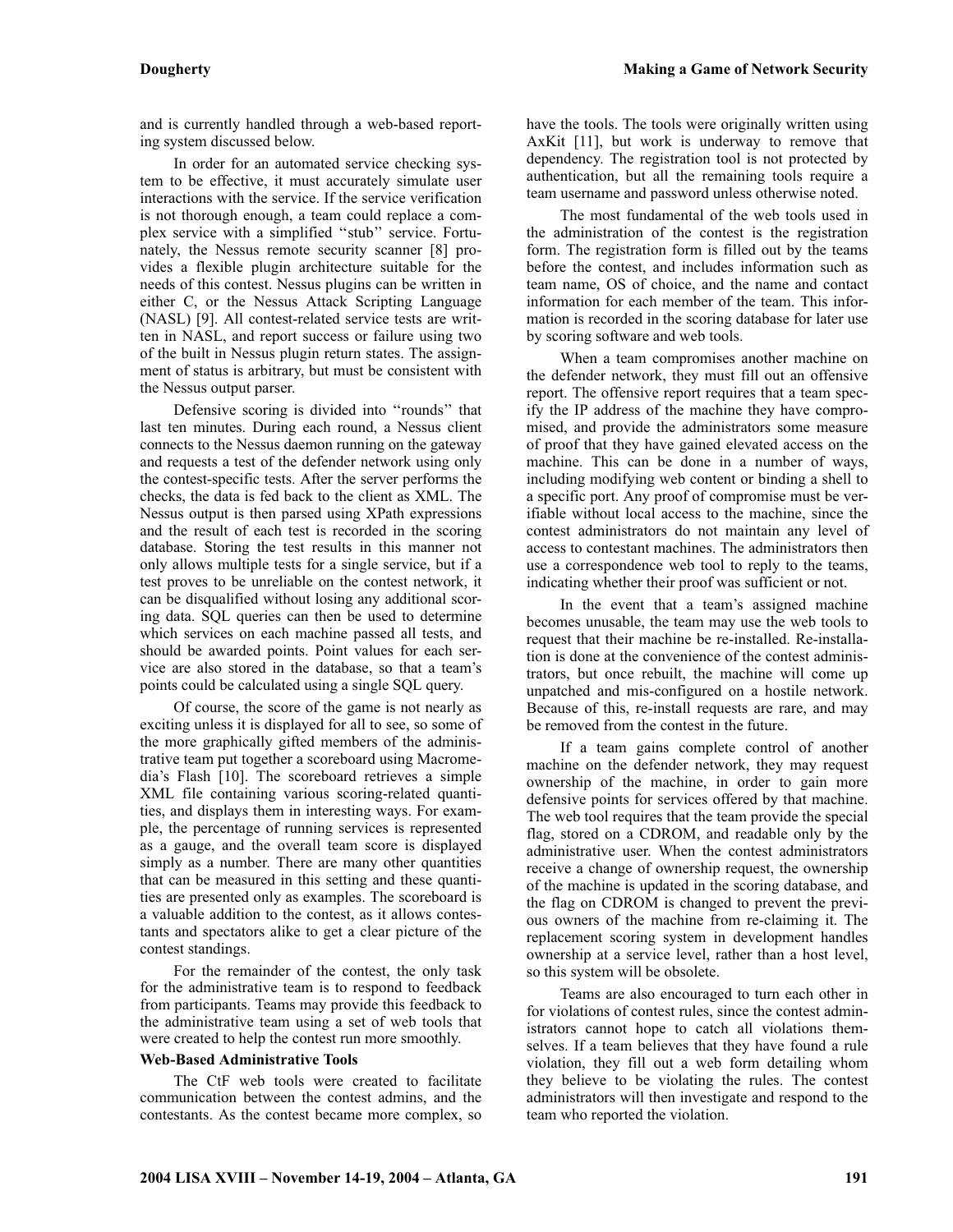### **Making a Game of Network Security Dougherty**

If a team wishes to convey a message to the contest administrators that does not fit into one of the categories above, a general comment tool is also provided.

The administrative side of the web tool suite presents the user with a list of reports that have not yet been handled. Resolving a report emails the contest administrator 's comments to the captain of the team who filed the report. These tools allow the contest administrators to efficiently handle feedback from contestants.

This particular game has evolved to its current state over the last few years and is only an example of the many possible uses for this network. Several similar games are in development, including a ''King of the Hill'' type game where contestants would attempt to gain root access on a machine, and attempt to maintain that access as long as possible. Both the network setup, and the game have evolved a great deal to reach their current status, but there is much more work still being done to improve them.

#### **Future Improvements**

Over the years, this contest has improved as members of the administrative team have found ways to automate and simplify various aspects. In the spirit of continuous improvement, there is still a great deal of work in progress to make the network easier for administrators to set up and the game more enjoyable for the participants.

### **Network Improvements**

With the creation of the attacker network, the administrators found that the network was transferring significantly more data than it had before, due to downloading and web browsing by the participants. In the past, contestants connected to the contest from their homes, so the contest was not responsible for providing normal access to the Internet. However, with the advent of the attacker network, the contest network must provide enough bandwidth for teams to research service protocols, and investigate possible attack vectors.

In order to achieve this, the routing policies described initially will be enforced by the Cisco Catalyst 3550, which performs many routing functions in hardware. Relocating this functionality will increase the throughput of the contest network, and free up the gateway for other tasks.

One task that the gateway's resources could be used for is a proxy server. Currently, the routing configuration of the gateway does not have the ability to restrict traffic to the HTTP and HTTPS protocols, merely to their respective ports. Using an application-level proxy would reduce the potential for misuse of the network by ensuring that only valid requests pass through.

#### **Game Improvements**

The most time consuming task involved in building the contest is the bulk creation of machines for use on the defender network. Although identical machines can easily be constructed using disk imaging software, a network full of identical machines is not very interesting. Research is currently under way to investigate the potential use of other configuration management systems, such as Fully Automated Installation [12], or Radmind [13] to create basic installations that are similar, but not identical. The use of such systems would drastically reduce the amount of work required for contest setup, and may allow the contest to be run more frequently.

Automation of the defensive scoring for Capture the Flag saved the administrative team quite a bit of time and effort, while automating the offensive scoring could save even more. The automated scoring system in development combines the defensive and offensive scoring into a single system based on dynamic service flags.

Each service must make the flag information available to all clients, and the flag must be located in a pre-determined location for each service. For example, the web server on host 10.10.0.3 would make its flag available at http://10.10.0.3/flag.txt. Other services must make their flags available in a similar manner.

At the start of the contest, each team is issued a special initialization flag. When a team takes control of a service, they replace the existing flag with their own initialization flag. In the next round, the scoring system will recognize that the ownership of that service has changed.

Each round, the scoring system connects to a scoring daemon on the target contestant machine, and retrieves the flag for each service from the filesystem. The scoring system then connects to the service itself and performs a series of validation tests, which includes retrieving the flag for the service. If the service flag from the filesystem does not match the flag obtained through the service, the contestant has attempted to trick the scoring system, and should be penalized. If the two flags match, they are compared to the expected value stored in the scoring system's database. If the flags match, the service is still under the control of the same team, and should receive points. If the flag retrieved by the scoring system matches the initialization key of another team, the scoring system updates the ownership of that service to reflect the compromise, but no points are awarded. This was done to deter teams from simply replacing their flags with initial flags each round.

If the flag does not match the expected value or any team's initialization key, the flag has been tampered with, and the contest admins should be alerted. As of this writing, the above system is under active development, although not yet completed.

Several contest additions have been proposed to add additional realism. The best way to add a realistic angle to the contest is to present each contestant team